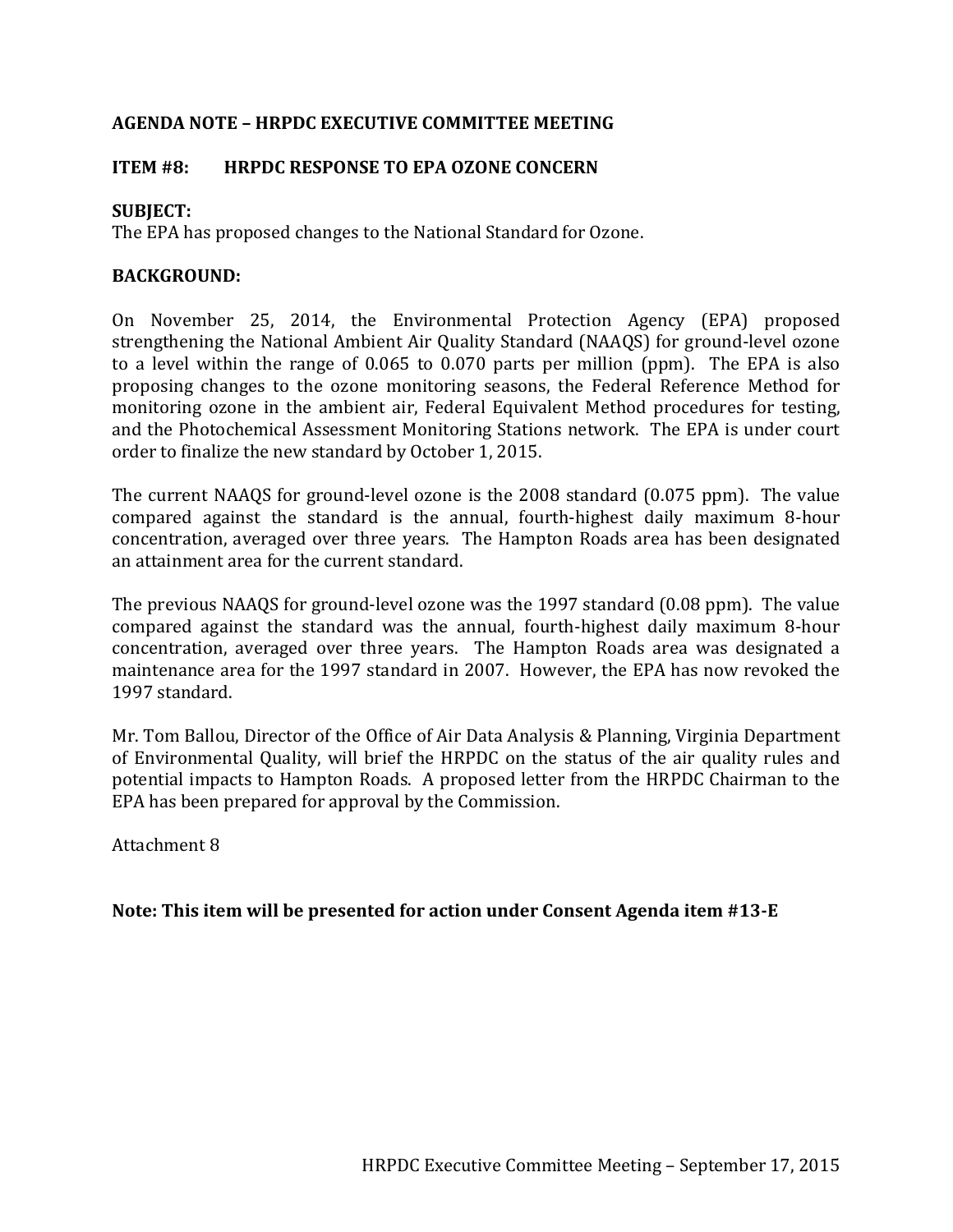



MEMBER **JURISDICTIONS** September 17, 2015 Ms. Gina McCarthy CHESAPEAKE Administrator United States Environmental Protection Agency FRANKLIN Mail Code 1101A 1200 Pennsylvania Avenue, N.W. **GLOUCESTER** Washington, D.C. 20460 RE: HRPDC Response to Proposed EPA Ozone Requirements HAMPTON Dear Administrator McCarthy: ISLE OF WIGHT I am writing on behalf of the Hampton Roads Planning District Commission (HRPDC) to submit comments on the current proposal by the EPA to revise **JAMES CITY** the National Ambient Air Quality Standards (NAAQS) for ozone. NEWPORT NEWS The HRPDC is a voluntary organization of seventeen local governments representing 1.7 million residents that encourages and facilitates local NORFOLK government cooperation and state-local cooperation in addressing on a regional basis, problems of greater than local significance. This response to the proposal by the EPA is a perfect example of local governments POQUOSON cooperating on regional issues. Two of our member localities, Virginia Beach and Newport News along with the Hampton Roads Chamber of Commerce PORTSMOUTH have also submitted comments expressing their concerns about the proposal to revise the current ozone standard. **SMITHFIELD** Newport News and the Chamber of Commerce noted that the proposed change in ozone regulations would result in a loss of \$69 billion in Gross **SOUTHAMPTON** State Product from 2017 to 2040. Virginia Beach stated that the vast majority of air quality standards exceedances have occurred due to naturally **SUFFOLK** occurring or one-time events such as the large scale fire in the Dismal Swamp National Wildlife Refuge that smoldered for months. **SURRY** The Hampton Roads localities are concerned that the consideration of a change in the ozone standard while the current standard is still being **VIRGINIA BEACH** implemented will have negative consequences on the economy of the region. Significant progress in improving air quality has been made in the Hampton **WILLIAMSBURG** Roads area in recent years, however, this progress would be negated with an arbitrary change in the standard that would place the region in nonattainment status. The Region is also concerned that the EPA's own **YORK** Clean Air Scientific Advisory Committee (CASAC) has acknowledged a level of uncertainty in the scientific data regarding this issue.